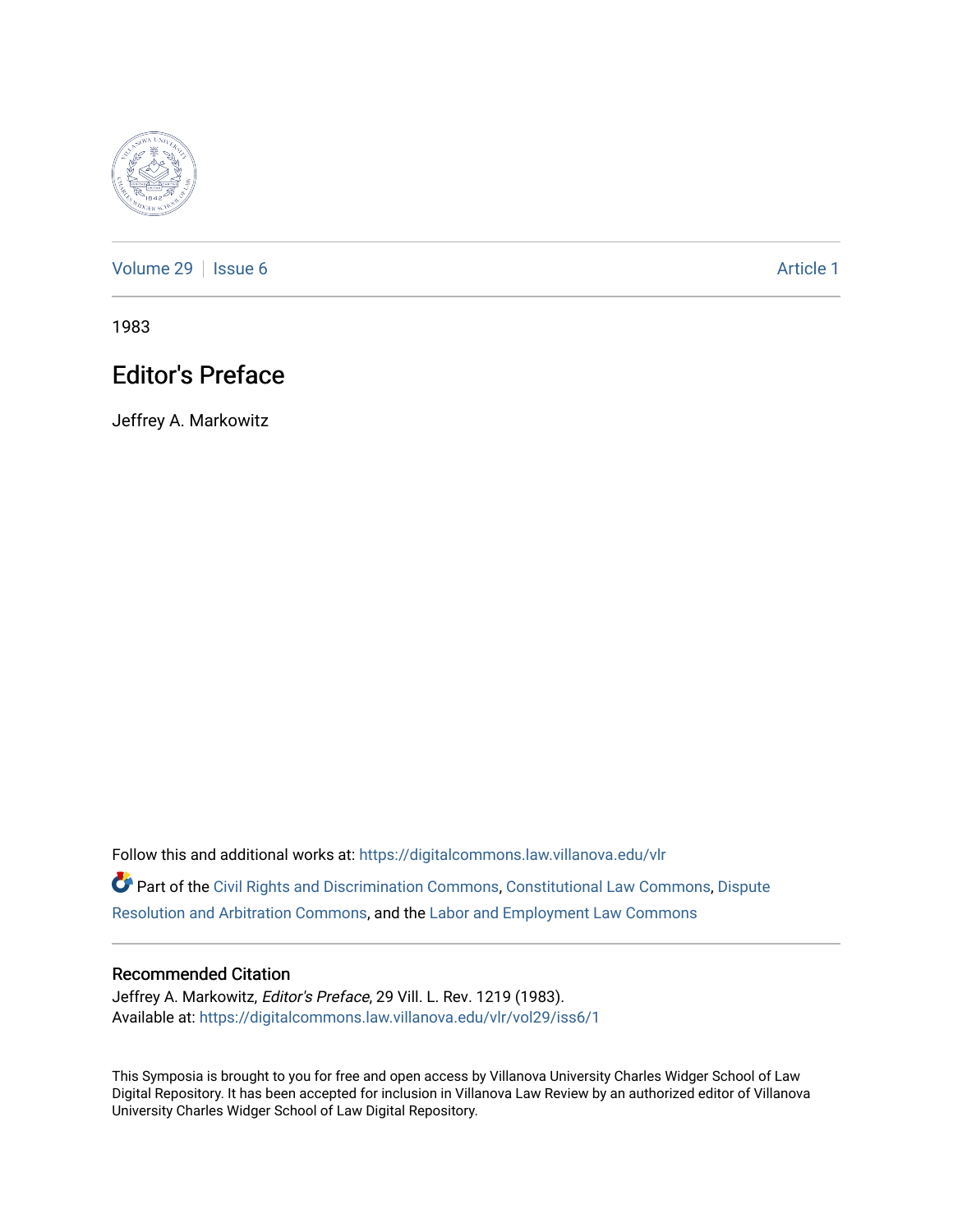**VILLANOVA LAW REVIEW**

VOLUME 29 1983-1984 NUMBER 6

**Symposium Alternative Dispute Resolution**

## EDITOR'S PREFACE

**IT** is becoming increasingly apparent, in both the lay and legal **L** communities, that the traditional judicial methods of resolving private disputes are inadequate in many respects. These inadequacies have resulted from the overburdening of the system and from the system's inherent adversarial nature. The overburdening has resulted in tremendous costs and unreasonable time delays. The adversarial system has proven itself insensitive to family and neighborhood disputes.

These problems have caused a growing number of alternative dispute resolution techniques to develop. While there is considerable literature on the various alternatives, there has not been a definitive work that consolidates the alternatives on both a theoretical and a practical basis.

In an effort to provide such a work, and to address this growing aspect of the legal profession, the *Villanova Law Review* dedicated its 1984 Symposium to a discussion of Alternative Dispute Resolution. At the Symposium, panelists presented brief summaries of their theses, which developed into the articles published in this issue.

Villanova Law School Professor Henry Perritt, Jr. introduced the topic by presenting a broad overview of the entire area. Third Circuit Executive Paul Nejelski then gave a court administrator's perspective, proposing that these new techniques should be considered supplements, not alternatives, to the traditional means. Federal District Court Judge Thomas Lambros presented a brief discussion of his successful use of the summary jury trial. Delaware County Attorney William Kraut then addressed the need for mediation in the family law area. Mr. Philip Harter explained his negotiated rule making procedure, with its applications in administrative law.

Former Secretary of Labor John Dunlop then discussed the actual technique of negotiation. His discussion focused on the labor law

(1219)